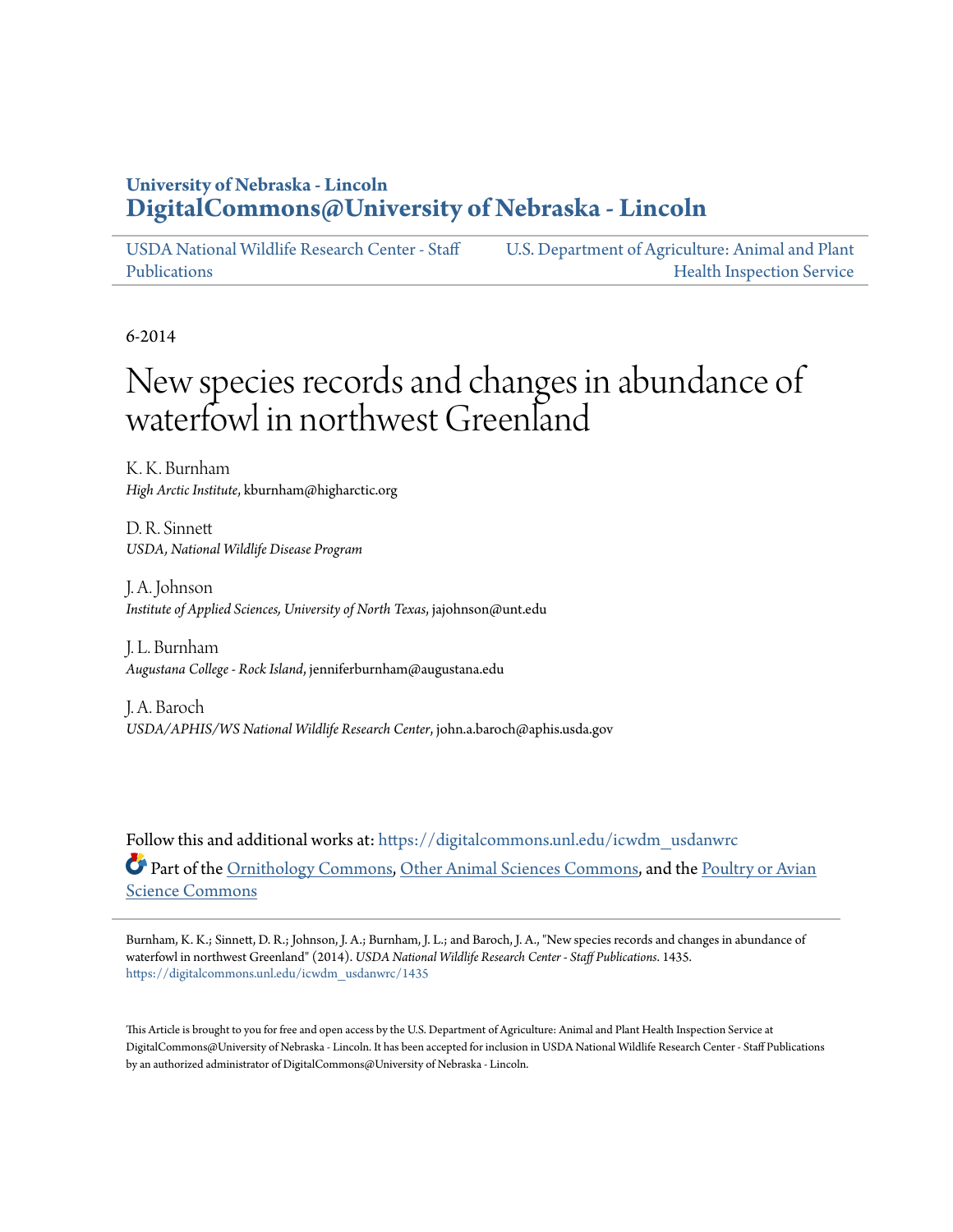ORIGINAL PAPER

# New species records and changes in abundance of waterfowl in northwest Greenland

K. K. Burnham • D. R. Sinnett • J. A. Johnson • J. L. Burnham • J. A. Baroch • B. W. Konkel

Received: 3 July 2013 / Revised: 5 May 2014 / Accepted: 12 May 2014 - Springer-Verlag Berlin Heidelberg 2014

Abstract Breeding populations of Nearctic and Palearctic waterfowl have undergone significant changes in abundance and distribution over the past 50 years. The Avanersuaq District in northwest Greenland is home to an assemblage of waterfowl from both geographic areas; however, minimal historic or current information is available on species abundance. In 2008 and 2009, we conducted field surveys in Greenland from  $76.00^{\circ}$  to  $77.35^{\circ}N$  for breeding and non-breeding waterfowl and have collected anecdotal field notes of avian observations over a 20-year period (1993–2012). During these periods, we documented the first observation of a Ross's goose (Chen rossii) and the first confirmed breeding by lesser snow geese (Chen caerulescens caerulescens) in Greenland. Northern pintails

K. K. Burnham  $(\boxtimes) \cdot B$ . W. Konkel High Arctic Institute, 603 10th Avenue, Orion, IL 61273, USA e-mail: kburnham@higharctic.org

#### D. R. Sinnett

National Wildlife Disease Program, United States Department of Agriculture, Animal and Plant Health Inspection Service, Wildlife Services, 9001 E. Frontage Road, Ste. A, Palmer, AK 99645, USA

#### J. A. Johnson

Department of Biological Sciences, Institute of Applied Sciences, University of North Texas, 1155 Union Circle, #310559, Denton, TX 76203, USA

#### J. L. Burnham

Department of Geography, Augustana College, 639 38th Street, Rock Island, IL 61201, USA

#### J. A. Baroch

National Wildlife Research Center, United States Department of Agriculture, Animal and Plant Health Inspection Service, Wildlife Services, 4101 LaPorte Avenue, Fort Collins, CO 80521, USA

(Anas acuta) were observed for the first time in northwest Greenland, and a previously unknown breeding location for brent geese (Branta bernicla hrota) was also identified. Local populations of greater snow (C. c.) and Canada geese (B. canadensis) have increased in size. The Booth Sound and Drown Bay wetland areas and many islands throughout the Avanersuaq District were identified as critical habitat for both breeding and non-breeding waterfowl. Further increases in waterfowl abundance, including more frequent rare and new visitors, are likely in the study area as breeding populations further south continue to increase and an ameliorating climate allows for a longer breeding season. These results will prove useful as a baseline for comparisons with future surveys.

Keywords Waterfowl - Ross's goose - Snow goose - Range expansion - Abundance

### Introduction

Waterfowl populations in the Nearctic and Western Palearctic have undergone significant demographic changes over the past half-century with many species rapidly increasing or decreasing in abundance (for review see Fox et al. [2010;](#page-11-0) Johnsgard [2010;](#page-11-0) USFWS [2012;](#page-12-0) Wetlands International [2013\)](#page-12-0). In particular, changes in agricultural practices in the temperate Nearctic and Palearctic have provided wintering Arctic nesting geese with abundant and nutritious food, resulting in significant increases in abundance and expanded breeding ranges (Ankney [1996](#page-10-0); Abraham and Jefferies [1997](#page-10-0); Moser [2001](#page-12-0); Jefferies et al. [2003](#page-11-0); Abraham et al. [2005](#page-10-0); Fox et al. [2005;](#page-11-0) Gauthier et al. [2005](#page-11-0)). It is unclear what combined effect agricultural changes and climate change will have on waterfowl, but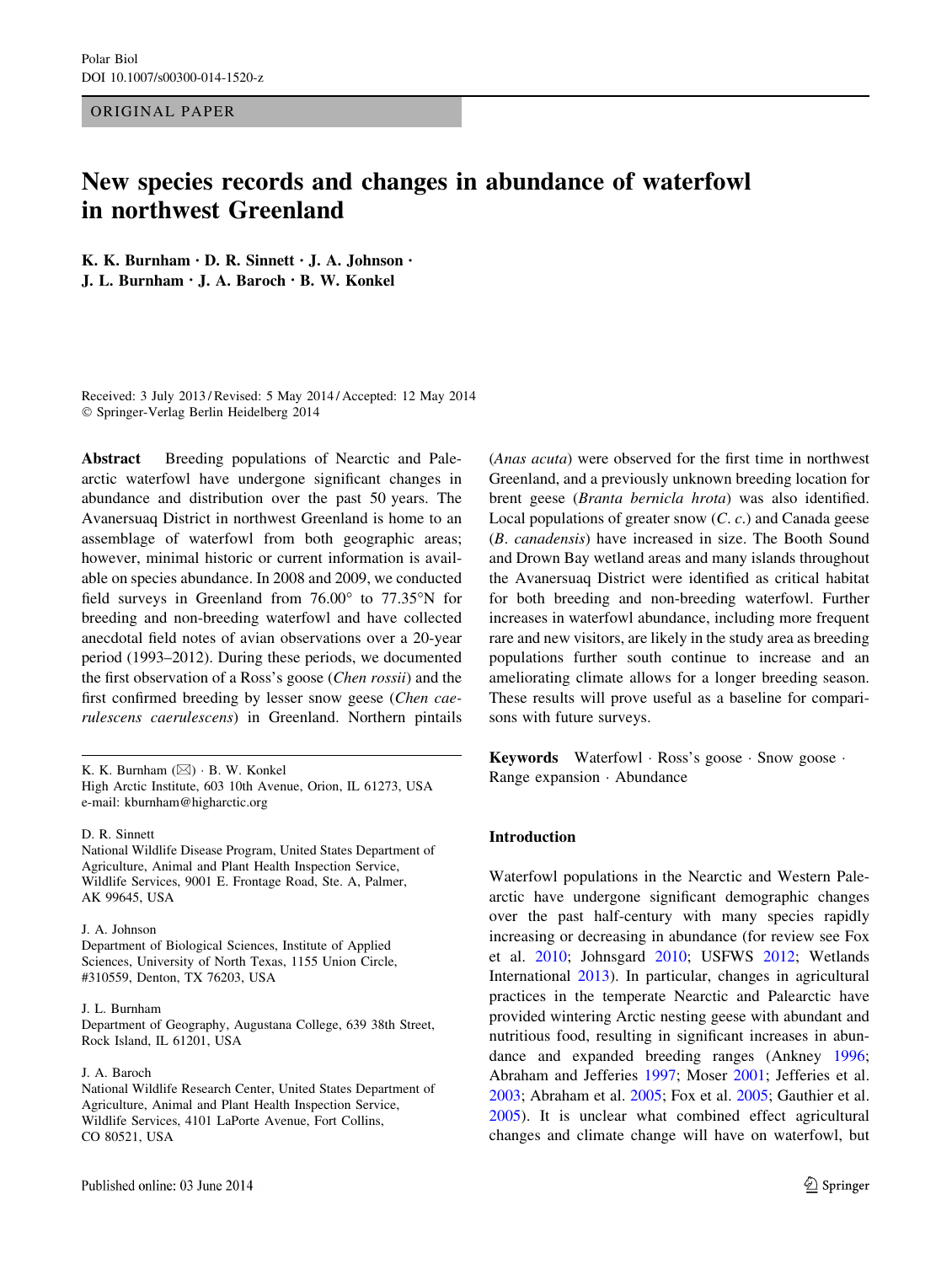studies indicate a poleward shift in range due to warming global temperatures (Boyd and Madsen [1997;](#page-11-0) Thomas and Lennon [1999](#page-12-0); Hickling et al. [2006;](#page-11-0) Zuckerberg et al. [2009](#page-12-0); Brommer et al. [2012](#page-11-0)).

Greenland is home to a diverse mix of waterfowl species that winter in either continental North America or Northern Europe (Salomonsen [1950](#page-12-0); Boertmann [1994](#page-11-0); Lyngs [2003](#page-11-0)). Few surveys of breeding waterfowl populations within Greenland have been conducted, and those that do exist are focused on a few geographic areas and a relatively small number of species (e.g., Røen [1960;](#page-12-0) Malecki et al. [2000](#page-11-0); Christensen and Falk [2001;](#page-11-0) Merkel [2010\)](#page-11-0). Most published studies documenting changes in waterfowl numbers in north Greenland, for example, are based only on singular observations or anecdotal field notes collected during expeditions, most likely due to the area's remoteness and extreme weather. Thus, detecting accurate long-term changes in species composition and abundance can be difficult.

The Avanersuaq District in northwest Greenland (Fig. [1\)](#page-3-0) is home to tens-of-millions of seabirds and the largest population of common eiders (Somateria mollissima) and snow geese (Chen caerulescens) in Greenland (Boertmann [1994,](#page-11-0) [1996;](#page-11-0) Burnham et al. [2012a](#page-11-0)). Six waterfowl species are known to breed in the area: common eiders, king eiders (Somateria spectabilis), long-tailed ducks (Clangula hyemalis), snow geese, Canada geese (Branta canadensis), and brent geese (Branta bernicla) (Salomonsen [1950](#page-12-0); Boertmann [1994](#page-11-0)). Of these, the common eider occurs in the greatest numbers, with an estimated 25,000–30,000 breeding pairs based on a survey conducted in 2009 (Burnham et al. [2012a\)](#page-11-0). Information on the other five species is limited to Salomonsen's [\(1950](#page-12-0)) Birds of Greenland, a 1959 snow goose survey by Røen [\(1960](#page-12-0)), and general species observations collected during both historical and contemporary expeditions and brief visits to the area or anecdotal field notes (e.g., Chapman [1899;](#page-11-0) Gibson [1922;](#page-11-0) Thing [1976](#page-12-0); Vaughan [1988;](#page-12-0) Best and Higgs [1990\)](#page-10-0).

Here we present results from field surveys specifically focused on waterfowl in the Avanersuaq District during the 2008 and 2009 breeding seasons. Additionally, anecdotal data collected on waterfowl from 1993 to 2012 (while conducting research on other bird species; e.g., Burnham and Burnham [2005,](#page-11-0) [2011;](#page-11-0) Burnham et al. [2009,](#page-11-0) [2012b\)](#page-11-0) are included. Results are compared with historical data to determine what changes, if any, have occurred in the local waterfowl population from the mid-twentieth century onward.

# Materials and methods

The Avanersuaq District is considered a High Arctic ecosystem. Ice-free land, bordered to the east by the Greenland Ice Sheet, consist primarily of narrow coastline and offshore islands. The Booth Sound and Thule Air Base (TAB) regions (Fig. [1](#page-3-0)) are dotted by numerous ponds and comprise the most expansive ice-free land in the region. The coastline is fragmented by glaciers and dominated largely by tall cliffs and talus slopes. For additional information on the area, see Burnham et al. ([2012b\)](#page-11-0).

Waterfowl were documented during annual gyrfalcon (Falco rusticolus) and peregrine falcon (F. peregrinus) surveys conducted between 1993 and 2007 along approximately 750 km of coastline from  $76.00^{\circ}$  to  $77.35^{\circ}$ N (Fig. [1\)](#page-3-0). Using information collected during these surveys and what little information was available in the literature (e.g., Salomonsen [1950;](#page-12-0) Røen [1960](#page-12-0); Thing [1976;](#page-12-0) Vaughan [1988](#page-12-0)), we identified 24 locations (islands, islets, small lakes, and ponds) where nesting pairs or colonies and nonbreeding flocks of geese and ducks had been documented or were probable based on habitat characteristics. Two major wetland areas were also identified: a wide river valley surrounding TAB and an area that extended from Cape Parry south to Granville Fjord (Fig. [2\)](#page-4-0).

The wetland area from Cape Parry to Granville Fjord was surveyed on July 22, 2008 (Fig. [2](#page-4-0)). Due to the area's size (30 km long and up to 6 km wide) and the difficulty of traversing numerous ponds, lakes, and streams, the survey was primarily conducted by helicopter (Fig. [2](#page-4-0) area A, C and D), with only the Booth Sound wetland area (Fig. [2](#page-4-0) area B) surveyed on foot. For areas surveyed by helicopter, high-resolution photographs were taken of all observed snow geese pairs and flocks, but no information was collected on other waterfowl species, such as Canada geese, due to their cryptic nature. At TAB, local ponds and lakes were surveyed by vehicle and foot from 11 to 15 of July 2008 and all observed ducks and geese were counted.

Surveys in 2008 at Booth Sound and TAB were in conjunction with the National Wildlife Disease Program of the United States Department of Agriculture. Geese were captured using drive net enclosures and banded with Copenhagen ZMUC metal bands. Head length and total tarsus measurements were taken (following Dzubin and Cooch [1992\)](#page-11-0) along with cloacal swabs and blood samples for most individuals that were banded.

In 2009, surveys for ducks and geese occurred at 24 sites from 8 July to 2 August. Surveys were done primarily by foot, with approximately 750 km of coastline surveyed by boat to ensure complete coverage of the entire study area. Wolstenholme and Saunders Islands are generally unsuitable for nesting waterfowl (i.e., cliffs and talus slopes) and were surveyed by boat with the exception of the large flat on the southwest side of Saunders Island, which was surveyed by foot. For information on specific island survey methodology, see Burnham et al. [\(2012a\)](#page-11-0). When applicable, five digit codes from the Greenland seabird colony database (Boertmann et al. [1996\)](#page-11-0) were used to identify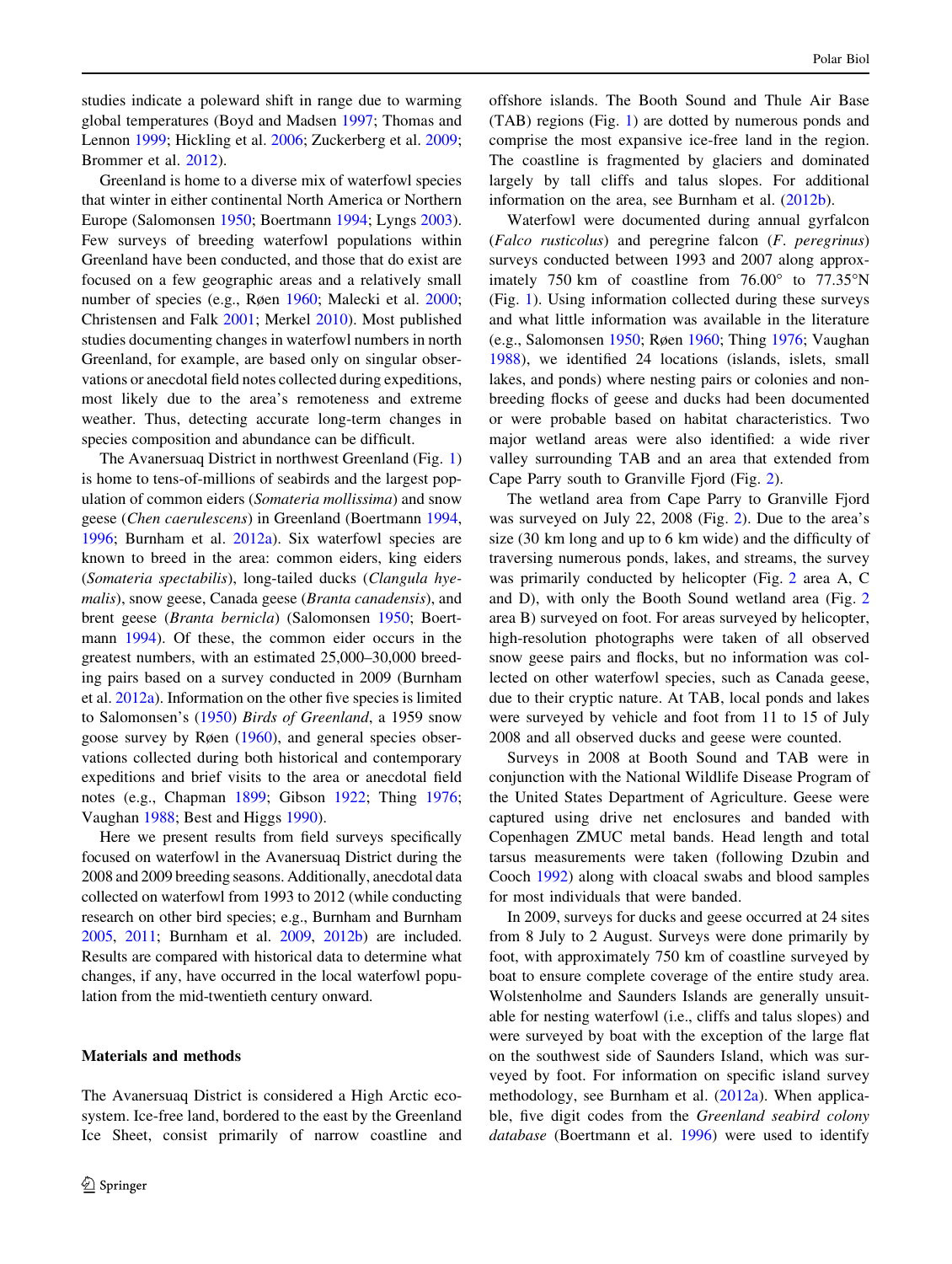<span id="page-3-0"></span>

Fig. 1 Place names and locations surveyed for nesting waterfowl in the Avanersuaq District, northwest Greenland, during 2008 and 2009. Five digit location numbers are from the Greenland seabird database

(Boertmann et al. [1996](#page-11-0)). The study area outlined by black dashed line. Modified from Burnham et al. [2012a](#page-11-0)

specific islands. Results of waterfowl surveys of the Carey Islands (Fig. 1; 50 km off the coast) and common eider nest counts have been published elsewhere (Burnham and Burnham [2010;](#page-11-0) Burnham et al. [2012a\)](#page-11-0). Islands and coastlines were visited in years other than 2009, and while systematic surveys were not done, data were recorded, which provide useful information and have been included here.

# Results

Data collected in the Avanersuaq District between 1993 and 2012 provide the first detailed inventory of waterfowl populations for this area. Primary breeding locations for waterfowl species were identified as well as areas where large numbers of subadults, failed breeders, and nonbreeders reside during the breeding season.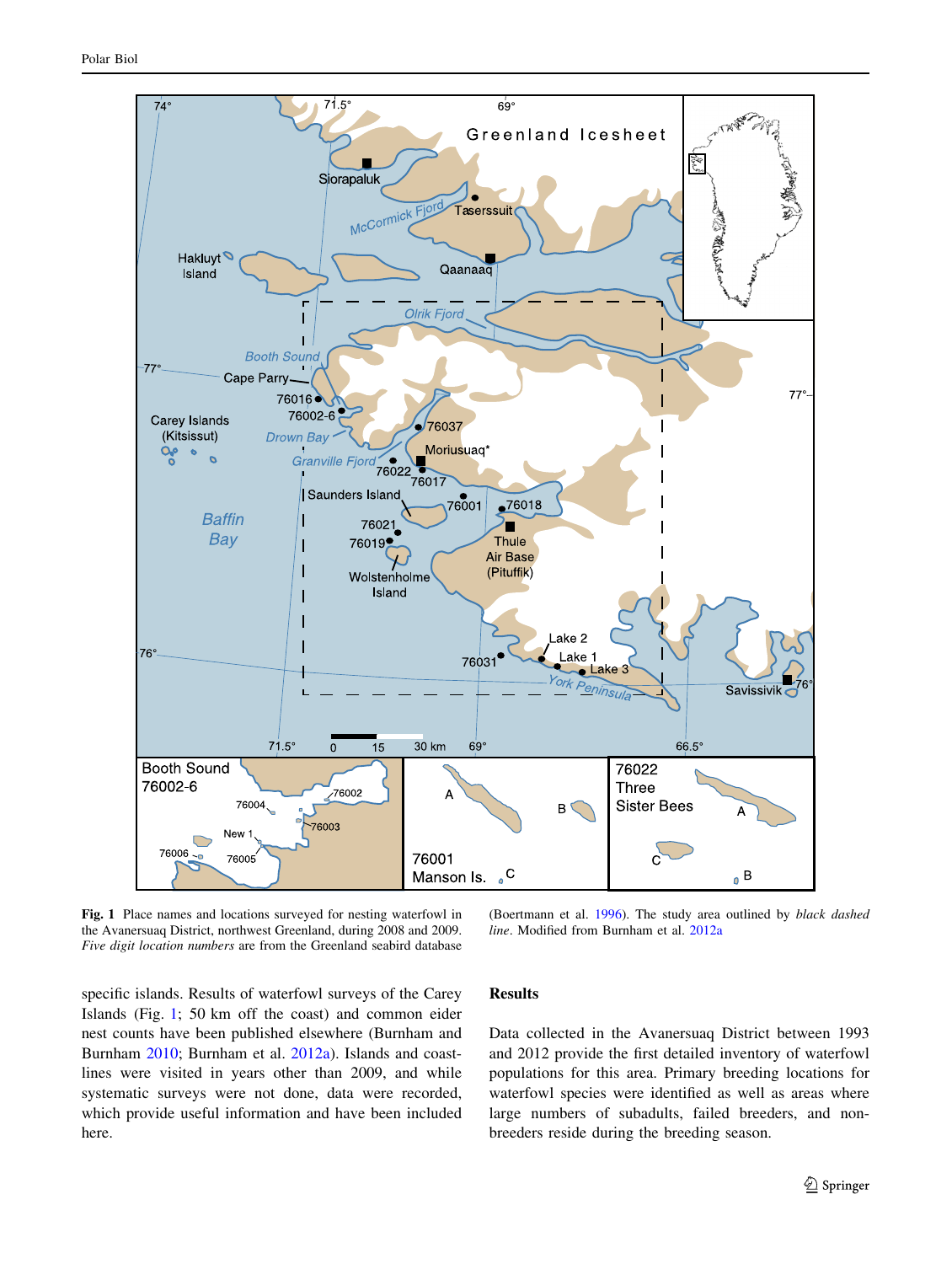<span id="page-4-0"></span>Fig. 2 Location of wetland areas that were surveyed for snow geese by helicopter from Cape Parry to the entrance of Granville Fjord. A Cape Parry wetland, B Booth Sound wetland, C Drown Bay wetland, D Drown Bay south wetland. No snow geese documented in area A or D



Snow goose

From 1993 to 2012, snow geese were documented nesting on ten islands, near small ponds and lakes in the Booth Sound and Drown Bay wetland areas, and at Lake 2 along the York Peninsula (Figs. [1](#page-3-0), 2, areas B and C, and Table [1](#page-5-0)).

In the Booth Sound and Drown Bay wetland areas in 2008, 69 adult breeding snow geese with 77 goslings were counted along with approximately 850 flightless, or molting, non-breeders (Table [2;](#page-9-0) Fig. 2). Breeding pairs with goslings were separate from non-breeding flocks, although in some instances, multiple pairs with goslings were observed together. In the Booth Sound wetland area, 647 non-breeders were captured, including 636 mostly greater, white color morphs (270 were banded, measured, and swabbed, and blood samples were collected from 21), and 11 mostly lesser, blue color morphs (11 were banded, measured, swabbed, and blood samples were collected from nine). White morphs  $(n = 270)$  had significantly longer heads  $(t = 3.72, df = 10, p = 0.004)$  and tarsi  $(t = 3.99, df = 11, p = 0.002)$  when compared to blue morphs  $(n = 11)$ ; however, overlapping distributions existed between groups, and it is likely that both greater and lesser white and blue morphs were present (Table [3](#page-9-0)). The presence of white morph lesser snow geese is further supported by our late summer observation of a few noticeably smaller individuals with more rapid wing beats in flocks of flying snow geese in the south Booth Sound area.

In 2008 on island 76001(A), a pair of blue morph lesser snow geese was observed with four goslings (all dark colored). Photos of the pair among a larger group of white morph pairs with goslings were reviewed by R. Alisauskas, K. Drake, and J. Leafloor (pers. comm.). Based on differences in size between the two color morphs, all agreed the blue morph individuals were ''most likely'' lesser snow geese. A blue morph pair with dark goslings was also observed in 2012 in addition to a blue morph snow goose paired with a white morph.

From islands surveyed in 2009, a total of 79 nests were counted on seven islands, nearly half (38) of which were on island  $76022(C)$  (Table [1](#page-5-0)). Egg shell fragments from hatched eggs were found in 79 % of nests, incubating adults at 17 %, and small goslings at 5 %. Mean clutch size at the 13 nests with incubating adults was  $3.6 \pm 1.5$  eggs  $(range = 1-6)$ , and based on gosling size, chick hatching primarily occurred during the first 2 weeks of July.

Although Saunders Island was surveyed annually, snow geese were only observed on the large plain on the southwest corner of the island in 1999 when two separate groups of  $\sim$  20 snow geese were observed. Both groups consisted of non-breeding flightless adults and multiple adult pairs with goslings. Island 76031 was surveyed almost yearly starting in 1998 with snow geese first observed in 2009, and reproduction documented in 2012 (two goslings). Island 76001(C) was first observed with nesting snow geese in 2012 and had three pairs with goslings. At Lake 2 along the York Peninsula, a single pair of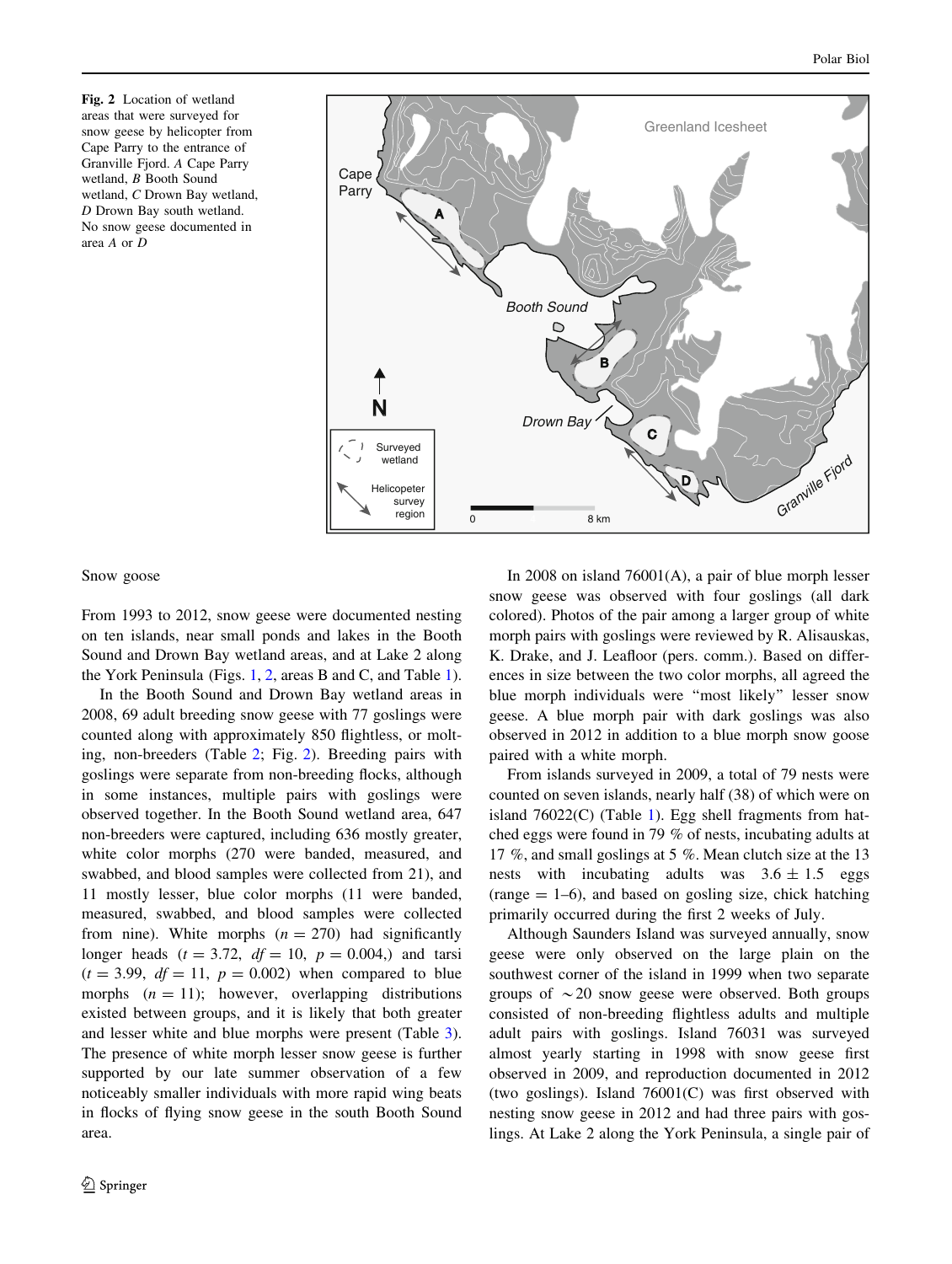|                   | Table 1 Results of island surveys for nesting waterfowl in the Avanersuaq District,<br>northwest Greenland (76.00-77.25°N), which took place from July 8 to August 2, 2009. |                              |                                                                                                                                                      | Locations 76001(B) and (C), 76002, 76004-06, 76018, 76022(B) and Saunders Island were<br>also surveyed, and no nesting waterfowl were found (Fig. 1) |                               |                            |                                        |                |                                                 |
|-------------------|-----------------------------------------------------------------------------------------------------------------------------------------------------------------------------|------------------------------|------------------------------------------------------------------------------------------------------------------------------------------------------|------------------------------------------------------------------------------------------------------------------------------------------------------|-------------------------------|----------------------------|----------------------------------------|----------------|-------------------------------------------------|
| Colony number a,b | Site name                                                                                                                                                                   | Survey dates                 | Species                                                                                                                                              | Avg. eggs per<br>$nest \pm SD$<br>(range)                                                                                                            | Nests with<br>(pipped)<br>egg | fragments<br>Nests<br>with | goslings <sup>c</sup><br>Nests<br>with | Total<br>nests | Adults and<br>observed <sup>d</sup><br>goslings |
| 76001(A)          | Paattorfiarsuk                                                                                                                                                              | $9-11$ Jul                   | C. c. atlanticus                                                                                                                                     | $3.2 \pm 1.0$ (2-4)                                                                                                                                  | 6(1)                          |                            |                                        | ∞              | 16/6                                            |
|                   | (Manson Islands)                                                                                                                                                            | $9-11$ Jul                   | Clangula hyemalis                                                                                                                                    | $5.2 \pm 2.6$ (2-9)                                                                                                                                  |                               |                            |                                        |                | None                                            |
| New 1             | Booth Sound                                                                                                                                                                 | $12 \text{ Jul}$             | Clangula hyemalis                                                                                                                                    |                                                                                                                                                      |                               |                            |                                        |                | None                                            |
| 76003             | Booth Sound                                                                                                                                                                 | $14$ Jul                     | C. c. atlanticus                                                                                                                                     | $2.5 \pm 2.1 (1-4)$                                                                                                                                  |                               |                            |                                        |                | None                                            |
|                   |                                                                                                                                                                             | $14 \mathrm{Jul}$            | Clangula hyemalis                                                                                                                                    | $4.6 \pm 3.3 \ (1 - 13)$                                                                                                                             | 45                            |                            |                                        |                | None                                            |
|                   |                                                                                                                                                                             | 耳<br>$\overline{4}$          | Clangula hyemalis in somateria<br>mollissima                                                                                                         | $2.1 \pm 1.2 (1 - 6)$                                                                                                                                | 38                            |                            |                                        | 34             | None                                            |
| 76016             | Qeqertaaraq                                                                                                                                                                 | 耳<br>Ŵ                       | Branta canadensis                                                                                                                                    |                                                                                                                                                      |                               |                            |                                        |                | None                                            |
|                   |                                                                                                                                                                             | E<br>$\epsilon$              | C. c. atlanticus                                                                                                                                     |                                                                                                                                                      |                               |                            |                                        |                | None                                            |
| 76019             | Igannaq (Dalrymple Rock)                                                                                                                                                    | 18, 28 Jul<br>$\overline{5}$ | Branta bernicla                                                                                                                                      | I                                                                                                                                                    |                               |                            |                                        |                | 4/7                                             |
|                   |                                                                                                                                                                             | 18, 28 Jul<br>۰,             | C. c. atlanticus                                                                                                                                     |                                                                                                                                                      |                               |                            |                                        |                | 2/4                                             |
| 76021             | Qeqertaarsuit (Eider Duck Is.)                                                                                                                                              | $8$ Jul                      | C. c. atlanticus                                                                                                                                     | $4.6 \pm 1.5 (3 - 6)$                                                                                                                                |                               |                            |                                        | ≏              | 2/4                                             |
| 76022(A)          | Iterlassuup Qeqertaarsuq                                                                                                                                                    | 25 Jul                       | C. c. atlanticus                                                                                                                                     |                                                                                                                                                      |                               |                            |                                        | 5              | None                                            |
| 76022(C)          | (Three Sister Bees)                                                                                                                                                         | Ξ<br>25                      | C. c. atlanticus                                                                                                                                     |                                                                                                                                                      |                               | 38                         |                                        | 38             | None                                            |
| 76031             | Igannaq (Conical Rock)                                                                                                                                                      | $2 \ \mathrm{Aug}$           | C. c. atlanticus                                                                                                                                     |                                                                                                                                                      |                               |                            |                                        |                | 2/0                                             |
| 76037             | Iterlassuaq                                                                                                                                                                 | 26 Jul                       | Clangula hyemalis                                                                                                                                    | I                                                                                                                                                    |                               |                            |                                        |                | None                                            |
|                   | Data for common eiders have been published elsewhere (Burnham et al. 2012a)                                                                                                 |                              |                                                                                                                                                      |                                                                                                                                                      |                               |                            |                                        |                |                                                 |
|                   | <sup>a</sup> Colony number from Greenland seabird colony database (Boertmann et al. 1996)                                                                                   |                              | <sup>b</sup> For the Manson Islands and Three Sister Bees, letters after colony numbers are used to identify individual islands in Fig. 1 inset maps |                                                                                                                                                      |                               |                            |                                        |                |                                                 |

<span id="page-5-0"></span>Polar Biol

<sup>c</sup> Some nests had chicks and eggs Some nests had chicks and eggs

<sup>d</sup> Does not include adults or goslings observed at nests Does not include adults or goslings observed at nests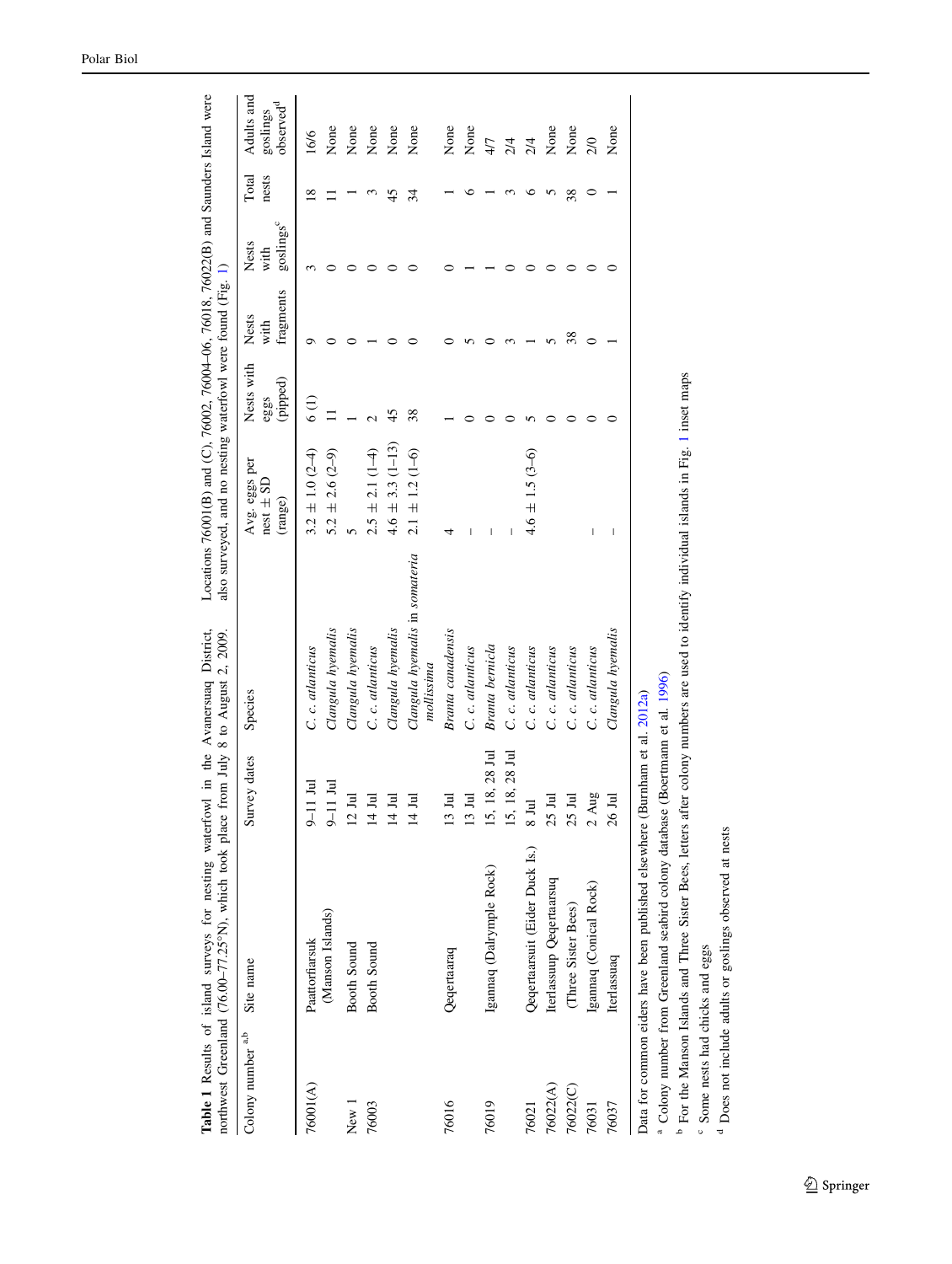snow geese was observed with two goslings in 1998. Lake 2 was no longer present after 1998 possibly due to flooding from the Greenland Ice Sheet. From 2009 to 2012, the number of snow goose nests increased from 6 to 17 and from 18 to at least 28 on islands  $76016$  and  $76001(A)$ , respectively.

### Ross's goose

A single Ross's goose was captured on July 22, 2008, during the trapping of non-breeding snow geese in the Booth Sound wetland area. The Ross's goose head measured 86.4, 13.7 mm shorter than the smallest snow goose head  $(n = 282, \text{ mean} = 126.0 \pm 5.9, \text{ range} = 101.7$ -137.9 mm), and the tarsus (86.4 mm) was only slightly larger than the smallest snow goose tarsus (mean  $=$  $102.6 \pm 4.5$ , range = 86.1–114.0 mm). Photos of the Ross's Goose were reviewed and confirmed by R. Alisauskas, K. Drake, and J. Leafloor (pers. comm.).

## Canada goose

Canada geese were observed at TAB from 1993 to 2012, and breeding at TAB was documented from 2000 to 2012 and in the Booth Sound wetland area from 2008 to 2012. Outside of these areas, a single nest with eggs was found on island 76016 in 2009 (breeding not observed in subsequent years), and at Lake 1 along the York Peninsula, a single pair with three goslings was observed on August 6, 1999, and two pairs with goslings were observed on July 28, 2006. Eleven pairs were observed in 2008 on the lakes and ponds located on TAB and to the north and east, and at least eight of the pairs produced young with eggs hatching between 10 and 15 July. In the south Booth Sound area on 21 and 22 of July 2008, a minimum of seven pairs were observed, all with young, including one brood that had hatched within the past 48 h. More pairs were likely present, but due to their cryptic behavior and difficulty in surveying the entire wetland, all individuals were difficult to detect.

Along the York Peninsula, flocks of non-breeding Canada geese in full molt were observed at three locations in association with small lakes and/or ponds. Lake 1 had between 15 (2006) and 43 (2008) geese each year it was visited (1998–1999, 2002, 2005–2006, 2008, 2011), while Lake 2 had 30 geese in 1998 (note: this lake did not exist in subsequent years). Although no adults were observed at Lake 3 during our surveys, a large number of molted feathers and feces were observed on the shore and vegetation around the small ponds.

In most years, a flock of non-breeding Canada geese was observed in the large lake directly over the ridge (referred to as ''north mountain'' by local residents) north of TAB. In

2008, the flock was captured (24 adults) and all geese were banded, swabbed, measured, and blood samples were collected. Mean head and tarsus length were 114.4 mm (SD  $\pm 5.3$ , range = 104.1–126.9) and 98.8 mm (SD  $\pm 5.4$ , range  $= 91.2 - 108.7$ , respectively. These measurements have since been compared by Fox et al. [\(2012](#page-11-0)) with similar measurements from 99 Canada geese (B. c. interior) captured in Isunngua (central-west Greenland, 67.08°N, 50.53W), and no statistical differences were found. Field observations from 1993 to 2012 suggest that no subspecies of Canada goose other than the B. c. interior exists in northwest Greenland. Although large flocks of non-breeding Canada Geese in full molt were observed at TAB and along the York Peninsula, none were observed in the Booth Sound or Drown Bay wetland areas.

# White-fronted goose

A single white-fronted goose (Anser albifrons) was observed near island 76019 on the morning of August 5, 2012, and later that afternoon near the harbor at TAB.

# Brent goose

Three pairs of brent geese (B. bernicla) were observed in 2008 with 10 young on island 76019, and two pairs were observed with seven young in 2009. Goslings likely hatched between 5 and 10 July based on size. Pairs with young were also observed on island 76019 in 1999, 2003, 2005, and 2010–2012. Two brent were observed on Hakluyt Island, just to the north of our primary study area, on July 20, 2012 (Fig. [1\)](#page-3-0).

# King eider

In 2012, a single female king eider was observed incubating eggs in the Booth Sound wetland area near a pond approximately 1.2 km inland. Additionally, adult males were commonly observed flying in mixed flocks with common eiders from 2007 to 2012 within Booth Sound. No breeding was documented elsewhere in the study area, and observations of mixed eider flocks were rare.

# Long-tailed duck

Nesting long-tailed ducks were observed in 2009 on islands (Table [1\)](#page-5-0) 76001(A), 76003, 76037, and New 1 and were nesting in close proximity to nesting Arctic terns (Sterna paradisaea) except for island 76037. Island 76003 had 45 long-tailed duck nests on July 26, 2009, with long-tailed duck eggs also observed in 38 common eider nests. Clutch size on island 76003 ranged from 1 to 13 eggs (mean  $= 4.6 \pm 3.3$ ) and hatching began on 26 July in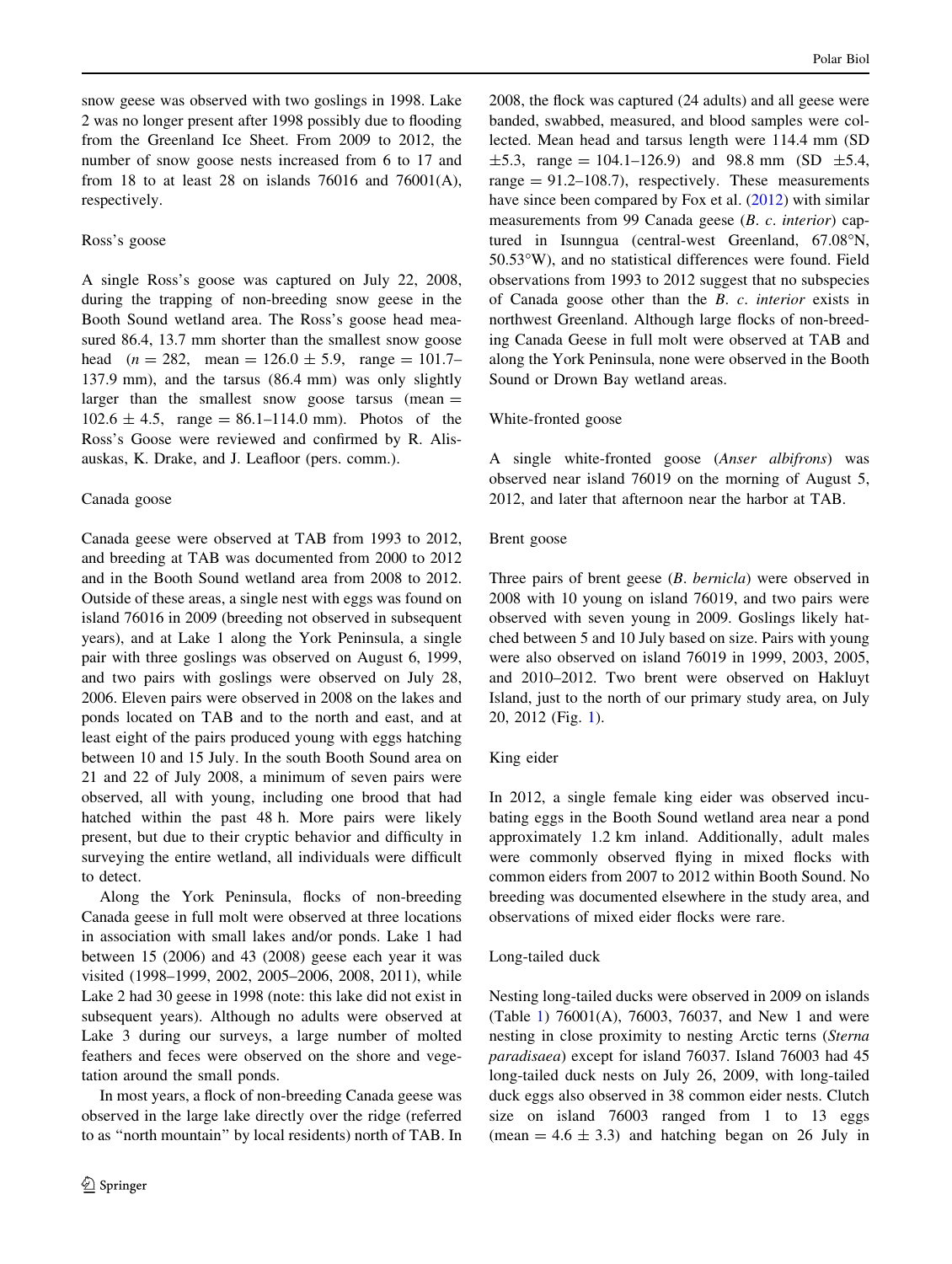2009. Island 76001(A) had 11 nests and clutch size ranged from 2 to 11 eggs (mean  $= 5.2 \pm 2.6$ ) with eggs starting to hatch on July 29–30, 2009. Although island 76037 had a single nest in 2009, no nests were observed in 2011 and 2012 coinciding with no nesting Arctic terns on the island. Only two additional long-tailed duck nests were observed elsewhere, at ponds on TAB in 2010 and 2012.

A flock of several hundred males and females was observed on the water throughout the summer on south Drown Bay from 1999–2006 and 2008–2012 (2007 not surveyed). Similar numbers were also regularly observed scattered along the shoreline within Booth Sound. At TAB, males and females are relatively common on the many small ponds and lakes prior to the nesting period, while lesser numbers of non-breeders are present during the nesting period.

## Northern pintail

A pair of northern pintails was observed on one of the large lakes in the Booth Sound wetland area on July 22, 2008.

# Common teal

A single adult female common teal (Anas crecca) was observed regularly from mid-July through early August in 2010 on the small ponds and lakes on the north side of TAB.

# **Discussion**

When results from our study are compared with historical data for the Avanersuaq District, it is evident that significant changes have occurred in both the abundance and diversity of local waterfowl. In particular, numbers of greater and lesser snow geese and Canada geese have increased. Furthermore, since 2008, northern pintail and Ross's goose were documented, and common teal and white-fronted goose were observed for only the second and third time in the Avanersuaq District, respectively. Aside from snow geese and common eiders, limited historical information exists for species such as long-tailed ducks and king eiders, and it is difficult to determine what changes, if any, have occurred in local abundance.

#### New or rare species

Ross's geese have increased in abundance for the past several decades throughout their geographic distribution with their breeding range expanding rapidly eastward across Arctic North America (Ryder and Alisauskas [1995](#page-12-0); Kelley et al. [2001;](#page-11-0) Jonsson et al. [2013](#page-11-0)). Observing a single Ross's goose in 2008 is likely a result of this expansion, with the nearest Ross's goose documented on Bylot Island (Nunavut) approximately 450 km southwest from our sighted location (Lepage et al. [1998\)](#page-11-0).

Although northern pintail are an annual vagrant and rare breeder in Greenland (Boertmann [1994\)](#page-11-0), the pintail pair observed in 2008 was the first case documented in the Avanersuaq District. The furthest north northern pintails had been observed in Greenland prior to our obser-vation was 74.30°N in East Greenland (Rasch [1999](#page-12-0)). Based on banding records, both Palearctic and Nearctic birds occur in Greenland (Lyngs [2003](#page-11-0)), and it is not known to which geographic group the observed pair belonged.

The only previous record of a common teal in northwest Greenland was for a male Palearctic subspecies A. c. crecca, shot on June 18, 1985; however, the Nearctic subspecies *carolinensis* is also known to occur in Greenland (Boertmann [1994\)](#page-11-0). Common teal are considered vagrants in Greenland, although breeding may have occurred in southwest Greenland in 1974 (Boertmann [1979\)](#page-10-0). We were unable to determine the subspecies of the observed female.

Although the brent goose was considered a regular breeder throughout north Greenland in the early- to midtwentieth Century (Salomonsen [1950\)](#page-12-0), island 76021 in our study area is the only other location within Greenland along with the Carey Islands (Burnham and Burnham [2010](#page-11-0)) and Kronprins Christian Land (Hjort et al. [1987](#page-11-0); Hjort [1995](#page-11-0); a large peninsula in north Greenland) where the species is currently known to regularly breed. While we have banded both breeding adults and goslings on island 76021, no band recoveries have been obtained to date, and it remains unknown as to which geographic population brent geese in northwest Greenland belong (for a review of geographic populations see Merne et al. [1999;](#page-11-0) Robinson et al. [2004\)](#page-12-0).

White-fronted goose observations are extremely rare for northwest Greenland, and aside from our observation of a single adult in 2012, only two previous records exist: three adults observed by Best and Higgs [\(1990](#page-10-0)) in 1989 near Taserssuit (Fig. [1](#page-3-0); a wetland area to the north of our study area) and a flock of 10 adults observed by Burnham and Burnham ([2010\)](#page-11-0) on the Carey Islands in 2008. It is unknown to which subspecies the observed individual belonged.

### Species showing increasing abundance

Prior to 1950, Salomonsen [\(1950](#page-12-0)) documented greater snow geese breeding at only two locations in the Avanersuaq District; the wetland area where TAB is now located and at Taserssuit. Each population was estimated to be no more than 10–20 breeding pairs (Salomonsen [1950](#page-12-0)). While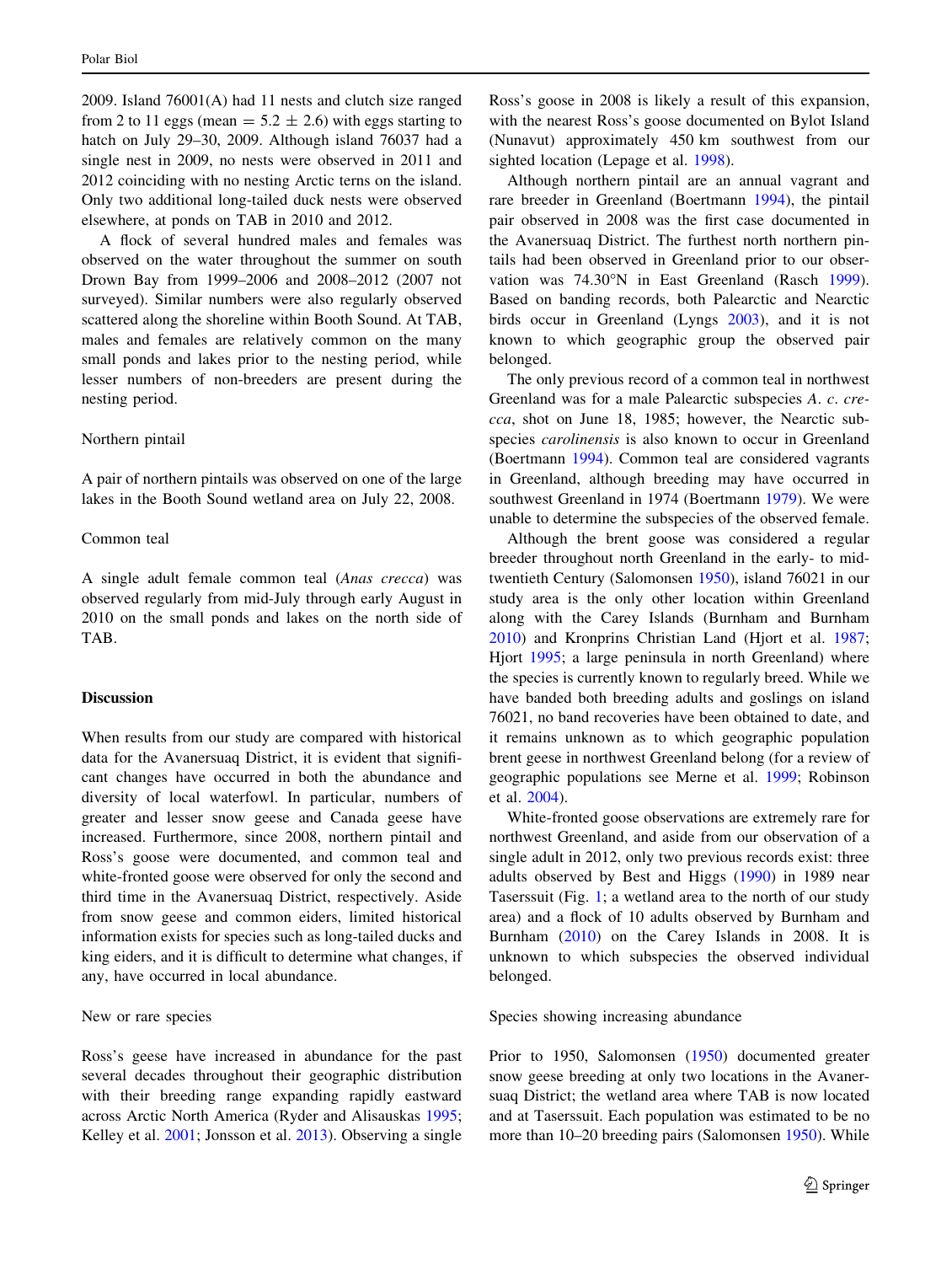the population at TAB ceased to exist after the base was built in the 1950s, sporadic surveys of Taserssuit have shown a large increase, and survey results from 1969 to 1998 have ranged from 235 to at least 610 individuals (Heyland and Boyd [1970](#page-11-0); Best and Higgs [1990](#page-10-0); D. Boertman pers. comm. for 1998 survey).

During a visit to Booth Sound in mid-September 1959, Røen ([1960](#page-12-0)) observed approximately 135, identifying the area as important for snow geese. While he found no nests, local inhabitants confirmed that snow geese did breed in the area. Salomonsen observed 48 adults in the same area in 1968, and approximately 250 geese were observed in 1987 (K. Kampp, pers. comm.). Vaughan ([1988](#page-12-0)) similarly observed 250 non-breeders in full molt in mid-July 1984, and an additional 15 birds in flight, although he did not document any breeding. Based on our observations from 1999 to 2012, their abundance has increased, with approximately 1,000 snow geese counted in the Booth Sound and Drown Bay wetland areas during the 2008 survey (Table [2](#page-9-0)).

Through the late 1950s, only islands 76021 and 76037 in our study area had documented breeding snow geese (Røen [1960\)](#page-12-0). The first mention of snow geese regularly nesting on islands in our study area was by Salomonsen [\(1981](#page-12-0)), although it is possible he was referencing the same islands as Røen ([1960\)](#page-12-0), and no specifics were provided. Similarly, Vaughan ([1988\)](#page-12-0) makes mention of ''established colonies on rocky offshore islets,'' and further states that snow geese nesting on islands in the area were most definitely a recent event, which likely occurred sometime after the mid-1970s.

During common eider nest surveys in 1998, K. Diget (pers. comm.) only observed pairs of snow geese with young on three of the eight islands where we observed nesting snow geese and also on an island where we did not observe nesting snow geese (76001(B), single pair with four young). Diget observed 24 adults and 31 young on island  $76001(A)$ , 10 adults and one pair with three young on 76016, and four adults and two pairs with four young each on 76022(C). When compared to our results, the number of pairs has increased on each island, with island 76022(C) showing the largest increase, from two pairs in 1998 to 38 pairs in 2009.

White morph lesser snow geese have long been considered an occasional visitor to Greenland, although breeding had never been documented prior to this study (Salomonsen [1950;](#page-12-0) Boertmann [1994](#page-11-0)). The first blue morph lesser snow goose was documented in Greenland in 1975 (Thing [1976](#page-12-0); McGary Island, north of our study area), and only a single additional observation of five individuals in 1989 has been made since (Best and Higgs [1990](#page-10-0); at Taserssuit). Despite visiting Taserssuit and both Booth Sound and Drown Bay areas, no observations of lesser snow geese (white or blue morph) were made during Vaughan's (Vaughan [1988](#page-12-0)) three summers in the Avanersuaq District in the mid-1980s. Both blue and white morph lesser and greater snow geese now appear as regular visitors to the Avanersuaq District based on our observation and measurements, and it suggests that the number of blue morph lesser snow geese in Greenland is increasing, similar to population trends observed in north-central and northeast Canada (Kerbes et al. [2006](#page-11-0)).

The first observation of Canada geese in north Greenland was in 1984, when four adults were observed at Taserssuit and three to five adults were observed among snow geese near Drown Bay (Vaughan [1988](#page-12-0)). The abundance of Canada geese has increased since 1984, with breeding now documented at TAB, the York Peninsula, and Booth Sound. Both TAB and Booth Sound wetland appear as important breeding grounds for Canada geese with between 5–10 pairs nesting at TAB each year during our surveys and approximately 10–25 pairs nesting in the Booth Sound wetland. The summer of 2008 had 11 breeding pairs at TAB, with only half the number of nests observed in 2009–2012. This decline in the number of breeding pairs coincided with an intentional removal of ponds in late spring 2009 as part of a mosquito abatement effort on TAB.

### Species of concern

Salomonsen [\(1950\)](#page-12-0) considered the king eider as a common breeder in the Avanersuaq District and described it as ''numerous'' on the ''Pitugfik plains'' (now TAB) and at Taserssuit. Since the construction of TAB in the 1950s, the area is generally unsuitable for nesting king eiders and no individuals have been documented in the area. While traveling throughout the Avanersuaq District in 1975, Thing ([1976](#page-12-0)) reported two large flocks of several hundred king eiders, mostly adult males, and only a single breeding pair. Similarly, Vaughan [\(1988\)](#page-12-0) only reported four nests at Taserssuit during three different summer surveys in the mid-1980s. Burnham and Burnham [\(2010\)](#page-11-0) documented large mixed flocks of common and king eider males around the Carey Islands in 2008, but considered king eiders rare along the mainland. A single king eider nest was documented in the Booth Sound wetland area in 2012; however, no systematic survey for the species was conducted to estimate its breeding density. It is probable that the Booth Sound wetland area and Taserssuit are now the primary breeding area for king eiders in the Avanersuaq District, although additional surveys of the inland lakes are required. With no specific information from Salomonsen [\(1950\)](#page-12-0) other than it ''breeds commonly'' in the area, it is difficult to determine what changes have occurred in the size of the breeding population within the Avanersuaq District (aside from the loss of nesting habitat at TAB).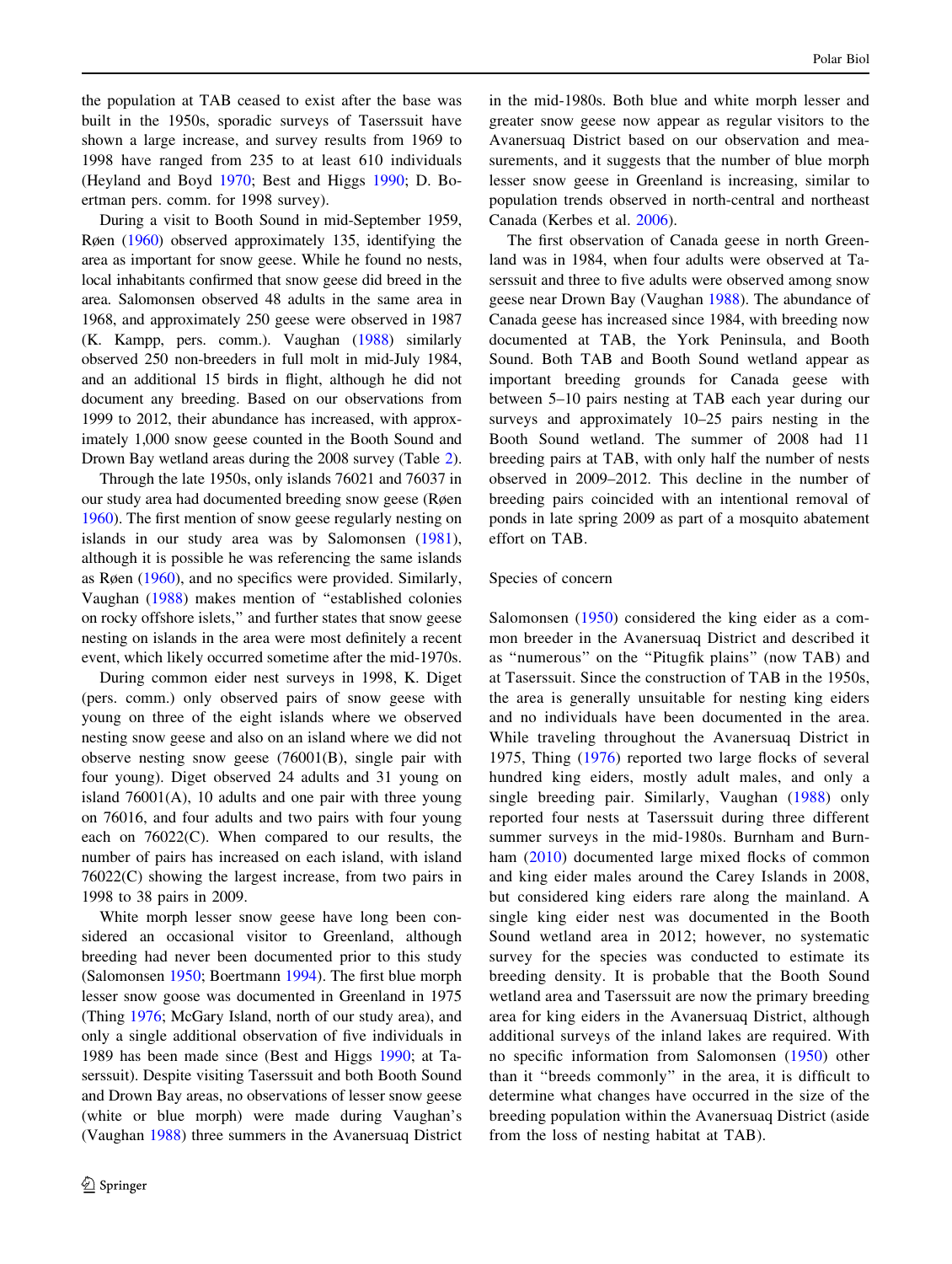| Location                             | Date             | Species                     | Breeding<br>adults | Chicks           | Non-<br>breeders | Comments                                                                                                                                                                                                 |
|--------------------------------------|------------------|-----------------------------|--------------------|------------------|------------------|----------------------------------------------------------------------------------------------------------------------------------------------------------------------------------------------------------|
| Booth                                | 22 Jul 08        | Anas acuta                  | $\mathbf{0}$       | $\mathbf{0}$     | 2                | Pair of adults, first record for northwest Greenland                                                                                                                                                     |
| Sound<br>wetland <sup>a</sup>        |                  | <b>Branta</b><br>canadensis | 10                 | Yes <sup>b</sup> | $\overline{0}$   | Only breeders were observed in this area in 2008–12, likely<br>additional pairs in area but not seen                                                                                                     |
|                                      |                  | C. c. atlanticus            | 32                 | 58               | 636              | Non-breeders were flightless and captured, breeders and non-                                                                                                                                             |
|                                      |                  | C. c. caerulescens          | $\mathbf{0}$       | $\Omega$         | 11               | breeders were in separate flocks                                                                                                                                                                         |
|                                      |                  | Chen rossii                 | $\mathbf{0}$       | $\mathbf{0}$     | 1                | First record for Greenland                                                                                                                                                                               |
| Drown<br>Bay                         | 3 Aug 08         | Clangula<br>hyemalis        | $\boldsymbol{0}$   | $\mathbf{0}$     | $\sim$ 150       | Large flock of adult males, limited immature males and non-<br>breeding females, in shallows on south side of bay (present<br>in similar numbers 1999-2005, 2007, 2009-2011, K.<br>Burnham unpubl. data) |
| Drown<br>Bay<br>wetland <sup>c</sup> | 22 Jul 08        | C. c. atlanticus            | 37                 | 19               | 204              | May have included white morph <i>C.c. caerulescens</i> as well,<br>breeders and non-breeders were in separate flocks, numbers<br>based on photos from helicopter                                         |
| Thule Air<br>Base                    | $11 - 15$ Jul 08 | <b>Branta</b><br>canadensis | 22                 | 13               | 39               | Breeding pairs most common on ponds on base, chicks<br>appeared recently hatched to 4 days old                                                                                                           |
|                                      | 15 Jul 08        | Clangula<br>hyemalis        | $\mathbf{0}$       | $\mathbf{0}$     | 8                | Common on ponds early in year, during mid-summer non-<br>breeders found on large pond among fuel tanks and on<br>lakes in valley north of base (similar 1993-2012, K.<br>Burnham unpubl. data)           |
| Lake 1                               | 5 Aug 08         | <b>Branta</b><br>canadensis | $\boldsymbol{0}$   | $\mathbf{0}$     | 43               | Likely flightless based on behavior (present in similar<br>numbers 1998–99, 2002, 2005–06, 2011, K. Burnham<br>unpubl. data)                                                                             |

<span id="page-9-0"></span>Table 2 Results of waterfowl surveys in the Booth Sound, Drown Bay, and TAB area and along the York Peninsula from July 11 to August 5, 2008

Comments on observations from additional field seasons are also included. See Fig. [1](#page-3-0) for locations of each area

 $a$  Area B in Fig. [2](#page-4-0)

<sup>b</sup> All pairs had chicks

<sup>c</sup> Area C in Fig. [2](#page-4-0)

# Species with stable populations

Although considered a common and widespread breeder in Greenland, little information is available on long-tailed duck abundance. The Avanersuaq District and Scoresbysund area (central-east Greenland) are believed to have the highest nesting density (Salomonsen [1950](#page-12-0); Boertmann [1994\)](#page-11-0). Although the Booth Sound area within our study area had the largest number of nests and nonbreeders, nests were observed only on islands and not around the numerous inland ponds and lakes. With the exception of TAB and islands 76001(A) and 76017, no additional long-tailed ducks were observed outside the Booth Sound area.

A large clutch size range (1–13 eggs; mean  $4.6 \pm 3.3$ ) was observed for long-tailed ducks on island 76003 in Booth Sound and was likely a result of intraspecific nest parasitism as the normal clutch size range is 5–9 eggs (Salomonsen [1950](#page-12-0); Alison [1975\)](#page-10-0). We also observed nest parasitism between long-tailed ducks and common eiders on island 76003; however, we suspect (yet not confirmed) that the long-tailed duck eggs did not produce viable

Table 3 Measurements of non-breeding white and blue morph snow geese in full molt sampled in northwest Greenland in 2008

|                         | Head             | <b>Tarsus</b>   |
|-------------------------|------------------|-----------------|
| White morph $(n = 270)$ |                  |                 |
| Average $\pm$ SD        | $126.4 \pm 5.2$  | $102.9 \pm 4.3$ |
| Range                   | 106.3–137.9      | $90.8 - 114.0$  |
| Median                  | 126.6            | 103.0           |
| Blue morph $(n = 11)$   |                  |                 |
| Average $\pm$ SD        | $115.0 \pm 10.2$ | $96.7 \pm 5.1$  |
| Range                   | 101.7–130.7      | $86.1 - 101.9$  |
| Median                  | 103.0            | 98.5            |
|                         |                  |                 |

offspring because common eider eggs normally hatch 2–3 weeks prior to long-tailed duck eggs in the study area (Salomonsen [1950;](#page-12-0) K. Burnham pers. obs.), and long-tailed duck young were never observed with common eider hens.

Possible mechanisms for observed abundance changes

Over the past half-century, modern agriculture practices in mid-continent North America and Europe have provided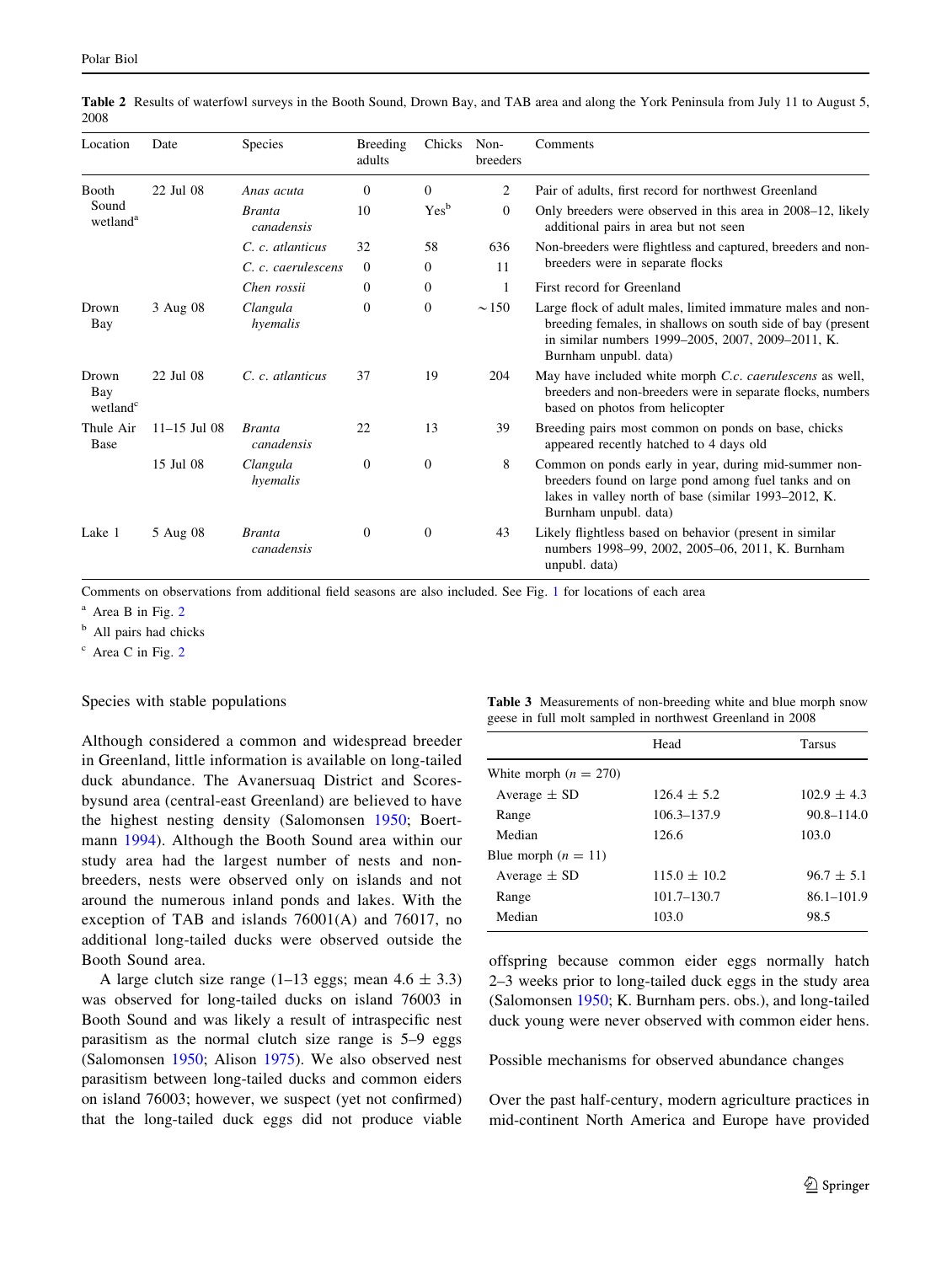<span id="page-10-0"></span>wintering waterfowl a nearly unlimited source of food leading to dramatic increases in abundance and expanded breeding ranges for many Arctic nesting species (Ankney 1996; Abraham and Jefferies 1997; Moser [2001;](#page-12-0) Jefferies et al. [2003](#page-11-0); Fox et al. [2005;](#page-11-0) Gauthier et al. [2005;](#page-11-0) Fox et al. [2010\)](#page-11-0). In particular, continental North American populations of greater and lesser snow geese have increased in size and expanded their breeding range with similar patterns observed in the Canada goose population in Greenland (Bennike 1990; Fox et al. [1996](#page-11-0); Abraham and Jefferies 1997; Menu et al. [2002;](#page-11-0) Abraham et al. 2005; Fox and Gladher [2010](#page-11-0)). It is believed that most goose populations that nest in the Arctic will continue to increase in size until carrying capacity of northern breeding grounds is reached, and density-dependent factors begin to slow population growth (Alisauskas et al. 2011; Leafloor et al. [2012\)](#page-11-0).

Recent changes in weather and climate have allowed for a northward range expansion of many species from almost all major taxonomic groups including mammals, birds, insects and plants (Parmesan and Yohe [2003\)](#page-12-0). Long-term studies of breeding birds in both European and North American temperate zones have shown that climate change correlates with a significant expansion of the northern boundaries for many species (Thomas and Lennon [1999](#page-12-0); Hitch and Leberg [2007](#page-11-0)). Information on range expansion in the Arctic is more limited, with Brommer et al. ([2012\)](#page-11-0) documenting a northern range shift of 0.81 km/year for northern boreal and Arctic nesting species in Finland for the 20.5-year period from 1989 to 2006. As waterfowl populations continue to increase in abundance to the south, longer breeding periods due to increasing temperatures will allow species to expand north and utilize unoccupied habitat and food.

Northwest Greenland has experienced increased daily temperatures from spring through autumn and a decrease in sea ice coverage with thawing and ice breakup occurring earlier in the year (Serreze et al. [2000;](#page-12-0) Mountain et al. [2001;](#page-12-0) Born et al. [2011;](#page-11-0) Burnham et al. [2012b](#page-11-0)). Within our study area in the Avanersuaq District, an ameliorating climate has been suggested as a contributing factor to recent increases in both local common eider and peregrine falcon populations, and earlier nest initiation dates for gyrfalcon (Burnham and Burnham [2011](#page-11-0); Burnham et al. [2012a](#page-11-0), [b\)](#page-11-0). As daily temperatures increase, the number of days available to breed and successfully raise offspring also increases, thereby allowing for a northward expansion among many species. Fox et al. ([2011\)](#page-11-0) suggest a similar pattern for Canada geese in central-west Greenland. Warmer temperatures may also explain the number of new and rare visitors to the area.

Based on our findings, it is clear that significant changes in waterfowl population abundance have occurred over the

past 50 years within the Avanersuaq District. The increase in abundance of snow and Canada geese and common eiders and the more and recent observations of both new and rare waterfowl species to the area is likely attributed to a combination of factors, including density-dependent dispersal and range expansion (i.e., increasing abundance in more southern breeding areas) and an ameliorating climate allowing for more suitable breeding conditions. The Booth Sound and Drown Bay wetland areas and the many small islands throughout the area provide critical nesting habitat for these species and should be protected from human disturbance. If current trends hold, it is likely that populations will increase in size, and additional waterfowl species may find the area suitable for breeding. These results provide a baseline for monitoring future changes in abundance and species composition in the Avanersuaq District.

Acknowledgments Thanks to Calen Offield, Jack Cafferty, Jack Stephens, and Jeremy Hughes who helped to collect data and conduct field surveys. Further thanks to Kim Diget, Kaj Kampp, and Knud Falk who contributed their unpublished field notes and observations. We thank the Greenland Home Rule Government for permits to work in Greenland, and the United States Air Force and Danish Liason Office for access to TAB. Further thanks to Polar Field Service, the 109th Air National Guard, the National Science Foundation, and the Bureau of Land Management for their assistance. Financial support for this project was provided by Calen Offield and the Offield Family Foundation, Wolf Creek Charitable Trust, United States Department of Agriculture, University of North Texas, Augustana College, Ruth O. Mutch, Yvon Chouinard, Patricia Burnham, Jack Stephens, Kim Pelle, and the many others who have donated to the High Arctic **Institute** 

### References

- Abraham KF, Jefferies RL (1997) High goose populations: causes, impacts and implications. In: Batt BDJ (ed) Arctic ecosystems in peril: report of the Arctic goose habitat working group. Arctic Goose Joint Venture Special Publication. U.S. Fish and Wildlife Service, Washington, DC, and Canadian Wildlife Service, Ottawa, Ontario, pp 7–72
- Abraham KF, Jefferies RL, Alisauskas RT (2005) The dynamics of landscape change and snow geese in mid-continent North America. Glob Chang Biol. doi:[10.1111/j.1365-2486.2005.](http://dx.doi.org/10.1111/j.1365-2486.2005.00943.x) [00943.x](http://dx.doi.org/10.1111/j.1365-2486.2005.00943.x)
- Alisauskas RT, Rockwell RF, Dufour KW, Cooch EG, Zimmerman G, Drake KL, Leafloor JO, Moser TJ, Reed ET (2011) Harvest, survival, and abundance of midcontinent lesser snow geese relative to population reduction efforts. Wildl Monogr 179:1–42
- Alison RM (1975) Breeding biology and behavior of the oldsquaw (Clangula hyemalis). Ornithol Monogr 18:1–52
- Ankney CD (1996) An embarrassment of riches: too many geese. J Wildl Manag 60:217–223
- Bennike O (1990) Observations of geese and other birds in West Greenland 1989 and 1990. Dan Ornitol Foren Tidsskr 84: 145–150
- Best JR, Higgs WJ (1990) Bird population status changes in Thule district, North Greenland. Dan Ornitol Foren Tidsskr 84:159–160
- Boertmann D (1979) Ornithological observations in West Greenland, 1972–77. Dan Ornitol Foren Tidsskr 73:171–176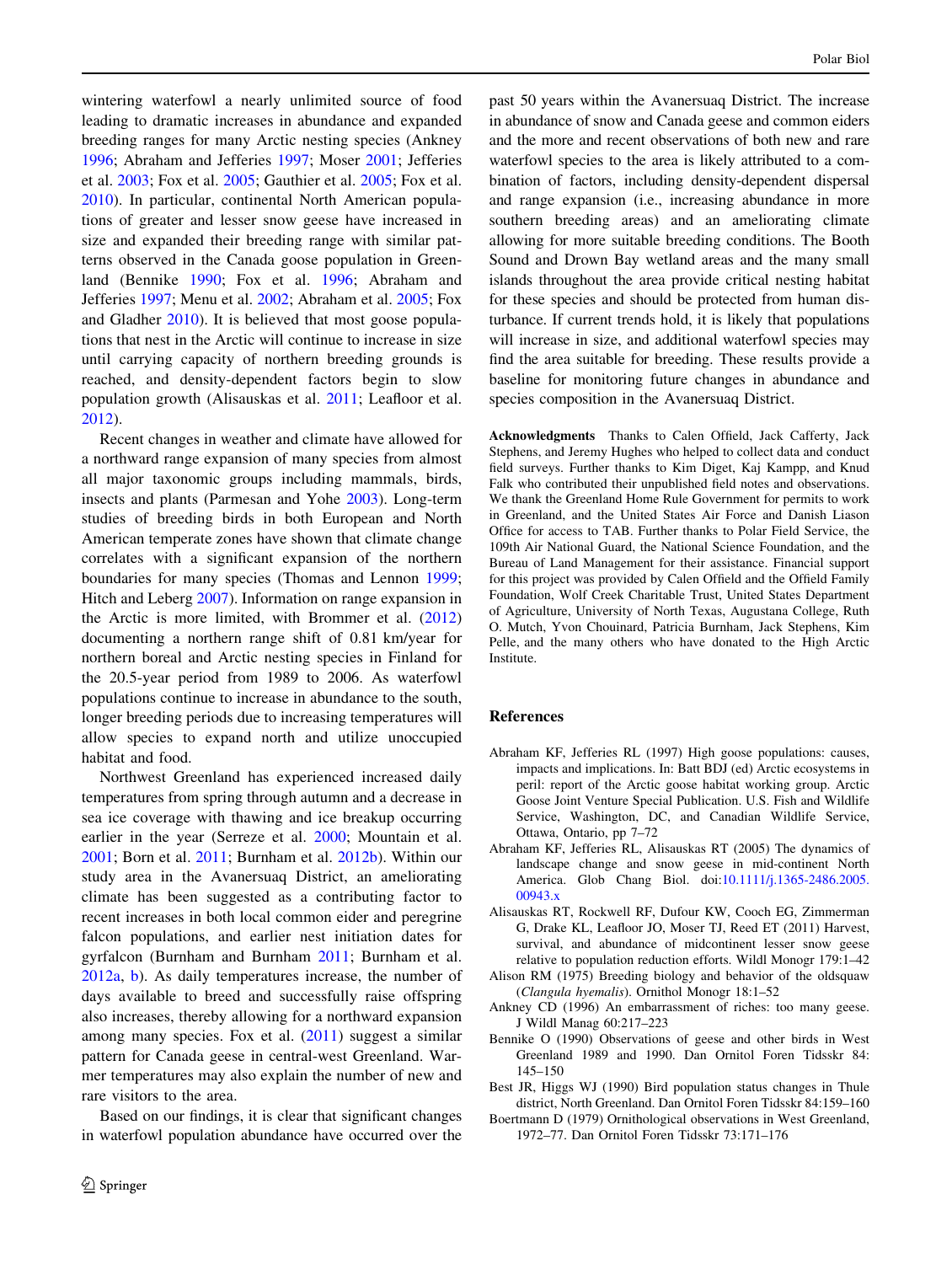- <span id="page-11-0"></span>Boertmann D (1994) A annotated checklist to the birds of Greenland. Monogr Greenl Biosci 38:1–63
- Boertmann DA, Mosbech A, Falk K, Kampp K (1996) Seabird colonies in western Greenland  $(60^{\circ}-79^{\circ}30^{\circ}$  N. lat). NERI Technical Report No. 170. Copenhagen, Denmark, National Environmental Research Institute
- Born EW, Heilmann A, Holm LK, Laidre KL (2011) Polar bears in Northwest Greenland: an interview survey about the catch and the climate. Monogr Greenl 351, Man Soc 41:1–232
- Boyd H, Madsen J (1997) Impacts of global change on arcticbreeding bird populations and migration. In: Oechel WC, Gallaghan T, Gilmanov T, Holten JI, Maxwell B, Lolau U, Sveinbjörnsson B (eds) Global change and Arctic terrestrial ecosystems. Springer-Verlag, New York, pp 201–217
- Brommer JE, Lehikoinen A, Valkama J (2012) The breeding ranges of Central European and Arctic bird species move poleward. PLoS One. doi:[10.1371/journal.pone.0043648](http://dx.doi.org/10.1371/journal.pone.0043648)
- Burnham KK, Burnham WA (2005) Dovekie response to glaucous gull behavior and approach in north Greenland. Dan Ornitol Foren Tidsskr 99:115–118
- Burnham JL, Burnham KK (2010) An ornithological survey of the Carey Islands, Northwest Greenland. Dan Ornitol Foren Tidsskr 104:26–37
- Burnham KK, Burnham WA (2011) Ecology and biology of gyrfalcons in Greenland. In: Watson RT, Cade TJ, Fuller M, Hunt WG (eds) Gyrfalcons and ptarmigan in a changing world, vol II. The Peregrine Fund, Boise, pp 1–20
- Burnham KK, Burnham WA, Newton I (2009) Gyrfalcon Falco rusticolus post-glacial colonization and extreme long-term use of nest sites in Greenland. Ibis 151:514–522
- Burnham KK, Johnson JA, Konkel B, Burnham JL (2012a) Nesting common eider (Somateria mollissima) population quintuples in Northwest Greenland. Arctic 65:456–464
- Burnham KK, Burnham WA, Newton I, Johnson JA, Gosler AG (2012b) The history and range expansion of peregrine falcons in the Thule area, Northwest Greenland. Monogr Greenl 352, Bioscience 60:1–106
- Chapman FM (1899) Report on the birds received through the Peary expeditions to Greenland. Bull Am Mus Nat Hist 12:219–244
- Christensen KD, Falk K (2001) Status of the common eider breeding in the municipality of Avanersuaq (Thule), north-west Greenland. Polar Res 20:109–114
- Dzubin A, Cooch E (1992) Measurements of geese: general field methods. Calif Waterfowl Assoc, Sacramento
- Fox AD, Gladher CM (2010) Post-moult distribution and abundance of white-fronted geese and Canada geese in West Greenland in 2007. Polar Res. doi:[10.1111/j.1751-8369.2010.00183.x](http://dx.doi.org/10.1111/j.1751-8369.2010.00183.x)
- Fox AD, Glahder C, Mitchell C, Stroud DA, Boyd H, Frikke J (1996) North American Canada geese (Branta canadensis) in west Greenland. Auk 113:231–233
- Fox AD, Madsen J, Boyd H, Kuijken E, Noriss DW, Tombre IM, Stroud DA (2005) Effects of agricultural change on abundance, fitness components and distribution of two arctic-nesting goose populations. Glob Chang Biol. doi:[10.1111/j.1365-2486.2005.](http://dx.doi.org/10.1111/j.1365-2486.2005.00941.x) [00941.x](http://dx.doi.org/10.1111/j.1365-2486.2005.00941.x)
- Fox AD, Ebbinge BS, Mitchell C, Heinicke T, Aarvak T, Colhoun K, Clausen P, Dereliev S, Faragó S, Koffijberg K, Kruckenberg H (2010) Current estimates of goose population sizes in western Europe, a gap analysis and an assessment of trends. Ornis Svec 20:115–127
- Fox AD, Mitchell C, Weegman MD, Griffin LR, Thomas H, Stroud DA, Francis IS (2011) Potential factors influencing increasing numbers of Canada geese Branta Canadensis in west Greenland. Wildfowl 61:30–44
- Fox AD, Sinnett D, Baroch J, Stroud DA, Kampp K, Egevang C, Boertmann D (2012) The status of Canada goose Branta

canadensis subspecies in Greenland. Dan Ornitol Foren Tidsskr 106:87–92

Gauthier G, Girous JF, Reed A, Béchet A, Bélanger L (2005) Interactions between land use, habitat use, and population increase in greater snow geese: what are the consequences for natural wetlands? Glob Chang Biol. doi[:10.1111/j.1365-2486.](http://dx.doi.org/10.1111/j.1365-2486.2005.00944.x) [2005.00944.x](http://dx.doi.org/10.1111/j.1365-2486.2005.00944.x)

Gibson L (1922) Bird notes from north Greenland. Auk 29:350–363

Heyland JD, Boyd H (1970) Greater snow geese (Anser caerulescens atlanticus) in Northwest Greenland. Dan Ornitol Foren Tidsskr 64:198–199

- Hickling R, Roy DB, Hill JK, Fox R, Thomas CD (2006) The distributions of a wide range of taxonomic groups are expanding polewards. Glob Chang Biol 12:450–455
- Hitch AT, Leberg PL (2007) Breeding distributions of North American bird species moving north as a result of climate change. Conserv Biol. doi[:10.1111/j.1523-1739.2006.00609.x](http://dx.doi.org/10.1111/j.1523-1739.2006.00609.x)
- Hjort C (1995) Brent geese in northeastern most Greenland. Dan Ornitol Foren Tidsskr 89:89–91
- Hjort C, Håkansson E, Mølgaard P (1987) Brent geese Branta bernicla, snow geese Anser caeerulescens and barnacle geese Branta leucopsis on Kilen, Kronprings Christian Land, northeast Greenland. Dan Ornitol Foren Tidsskr 81:121–128
- Jefferies RL, Rockwell RF, Abraham KF (2003) The embarrassment of riches: agricultural food subsidies, high goose numbers, and loss of Arctic wetlands—a continuing saga. Environ Rev. doi:[10.](http://dx.doi.org/10.1139/A04-002) [1139/A04-002](http://dx.doi.org/10.1139/A04-002)
- Johnsgard PA (2010) Ducks, geese, and swans of the world. Revised edition, [http://works.bepress.com/paul\\_johnsgard/359](http://works.bepress.com/paul_johnsgard/359). Accessed 8 May 2013
- Jonsson JE, Ryder JP, Alisauskas RT (2013) Ross's Goose (Chen rossii). The birds of North America online, Poole A (ed). Cornell Lab of Ornithology, Ithaca,  $N > Y$ . [http://bna.birds.cornell.edu/](http://bna.birds.cornell.edu/bna/species/162) [bna/species/162](http://bna.birds.cornell.edu/bna/species/162). Accessed 3 March 2013
- Kelley JR, Duncan DC, Yparraguirre DR (2001) Distribution and abundance. In: Moser TJ (ed) The status of Ross's geese. Arctic Goose Joint Venture Special Publication. U.S. Fish and Wildlife Service, Washington, DC, and Canadian Wildlife Service, Ottawa, Ontario, pp 11–18
- Kerbes RH, Meeres KM, Alisauskas RT, Caswell FD, Abraham KF, Ross RK (2006) Surveys of nesting mid-continent lesser snow geese and Ross's geese in Eastern and Central Arctic Canada, 1997–98. Technical Report Series No. 447, Canadian Wildlife Service, Prairie and Northern Region, Saskatoon, Saskatchewan
- Leafloor JO, Moser TJ, Batt BDJ (eds) (2012) Evaluation of special management measures for midcontinent lesser snow geese and Ross's geese. Arctic Goose Joint Venture Special Publication. U.S. Fish and Wildlife Service, Washington, DC, and Canadian Wildlife Service, Ottawa, Ontario
- Lepage D, Nettleship DN, Reed A (1998) Birds of Bylot Island and adjacent Baffin Island, Northwest Territories, Canada, 1979–1997. Arctic 51:125–141
- Lyngs P (2003) Migration and winter ranges of birds in Greenland. Dan Ornitol Foren Tidsskr 97:1–167
- Malecki RA, Fox AD, Batt BDJ (2000) An aerial survey of nesting greater white-fronted and Canada geese in west Greenland. Wildfowl 51:49–58
- Menu S, Gauthier G, Reed A (2002) Changes in survival rates and population dynamics of greater snow geese over a 30-year period: implications for hunting regulations. J Appl Ecol 39:91–102
- Merkel FR (2010) Evidence of recent population recovery in common eiders breeding in western Greenland. J Wildl Manag. doi:[10.](http://dx.doi.org/10.2193/2009-189) [2193/2009-189](http://dx.doi.org/10.2193/2009-189)
- Merne OJ, Boertmann D, Boyd H, Mitchell C, Ó Briain M, Sigfusson A (1999) Light-bellied brent goose Branta bernicla hrota. In: